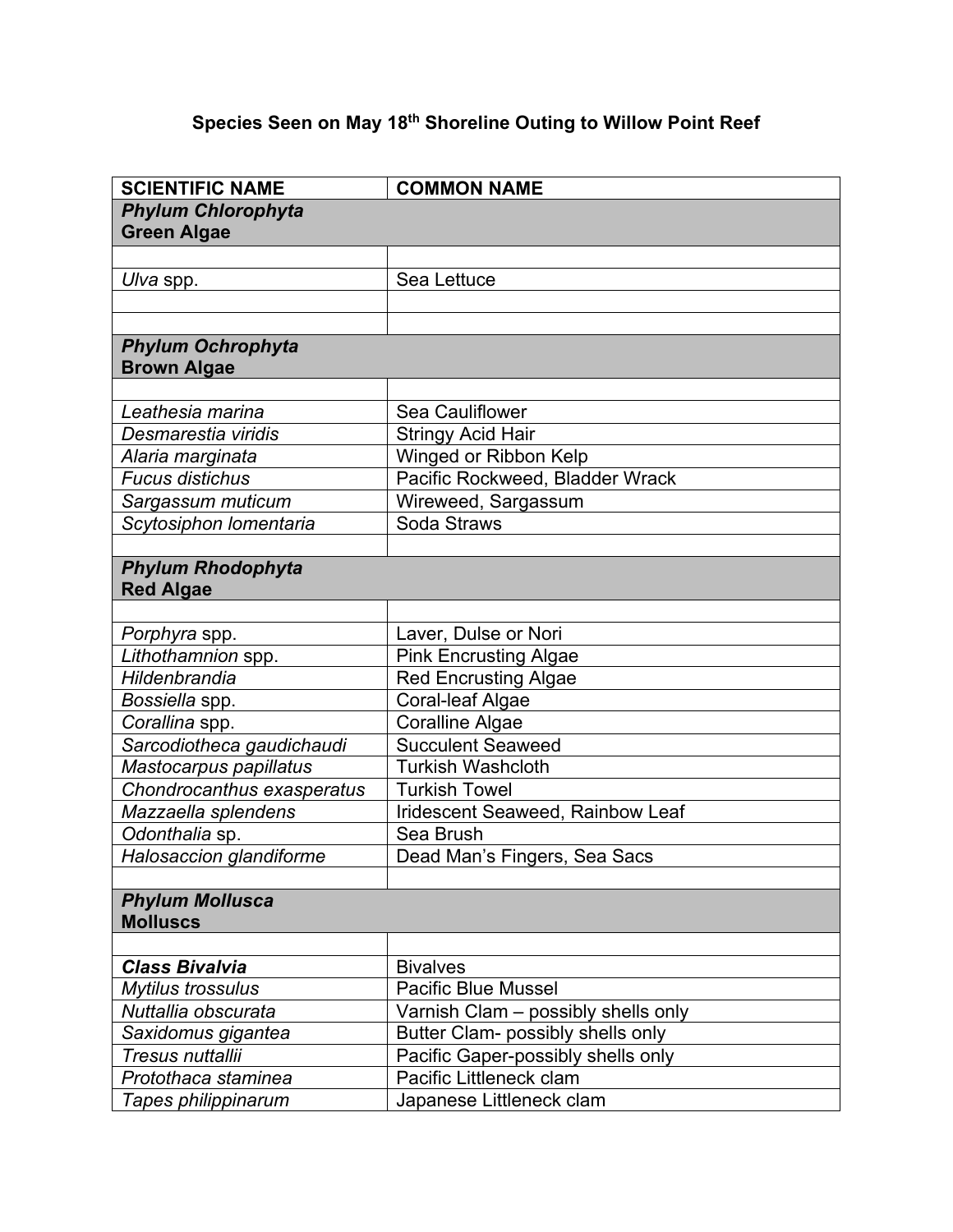| <b>Class Gastropoda</b>                       | <b>Gastropods</b>                           |
|-----------------------------------------------|---------------------------------------------|
| Littorina scutulata                           | <b>Checkered Periwinkle</b>                 |
| Calliostoma ligatum                           | <b>Blue Top Snail</b>                       |
| Nucella lamellosa                             | <b>Frilled Dogwinkle</b>                    |
| Ceratostoma foliatum                          | Leafy Hornmouth                             |
| Euspira lewisii                               | Moon Snail (shell)                          |
| Diodora aspera                                | Keyhole Limpet                              |
| Tectura scutum                                | <b>Plate Limpet</b>                         |
|                                               |                                             |
| <b>Class Polyplacophora</b>                   | <b>Chitons</b>                              |
| Cryptochiton stelleri                         | <b>Gumboot Chiton; Giant Pacific Chiton</b> |
| Tonicella lineata                             | <b>Lined Chiton</b>                         |
| Mopalia ciliata                               | <b>Hairy Chiton</b>                         |
| Mopalia mucosa                                | <b>Mossy Chiton</b>                         |
|                                               |                                             |
|                                               |                                             |
| <b>Phylum Cnidaria</b>                        |                                             |
| Sea Anemones, Hydroids, Corals and Jellies    |                                             |
|                                               |                                             |
| Urticina crassicomis                          | <b>Painted Anemone</b>                      |
| Metridium giganteum                           | <b>Plumose Anemone</b>                      |
| Balanophylia elegans                          | Orange Cup Coral                            |
|                                               |                                             |
|                                               |                                             |
| <b>Phylum Arthropoda</b><br><b>Arthropods</b> |                                             |
|                                               |                                             |
| Cancer productus                              | <b>Red Rock Crab</b>                        |
|                                               | <b>Decorator Crab</b>                       |
|                                               | <b>Hermit Crab</b>                          |
| Chthalamus dalli                              | <b>Little Brown Barnacle</b>                |
| Balanus glandula                              | <b>Acorn Barnacle</b>                       |
| Semibalanus cariosus                          | <b>Thatched Barnacle</b>                    |
|                                               |                                             |
|                                               |                                             |
| <b>Phylum Echinodermata</b>                   |                                             |
| <b>Echinoderms</b>                            |                                             |
|                                               |                                             |
| Pisaster ochraceus                            | Ochre Sea Star                              |
| Dermasterias imbricata                        | Leather Sea Star; Leather Star              |
| Ophiopholus aculeata                          | Daisy Brittle Star                          |
| Henricia leviuscula                           | <b>Blood Star</b>                           |
| Strongylocentrotus                            | <b>Green Sea Urchin</b>                     |
| droebachiensis                                |                                             |
| Strongylocentrotus purpuratus                 | <b>Purple Sea Urchin</b>                    |